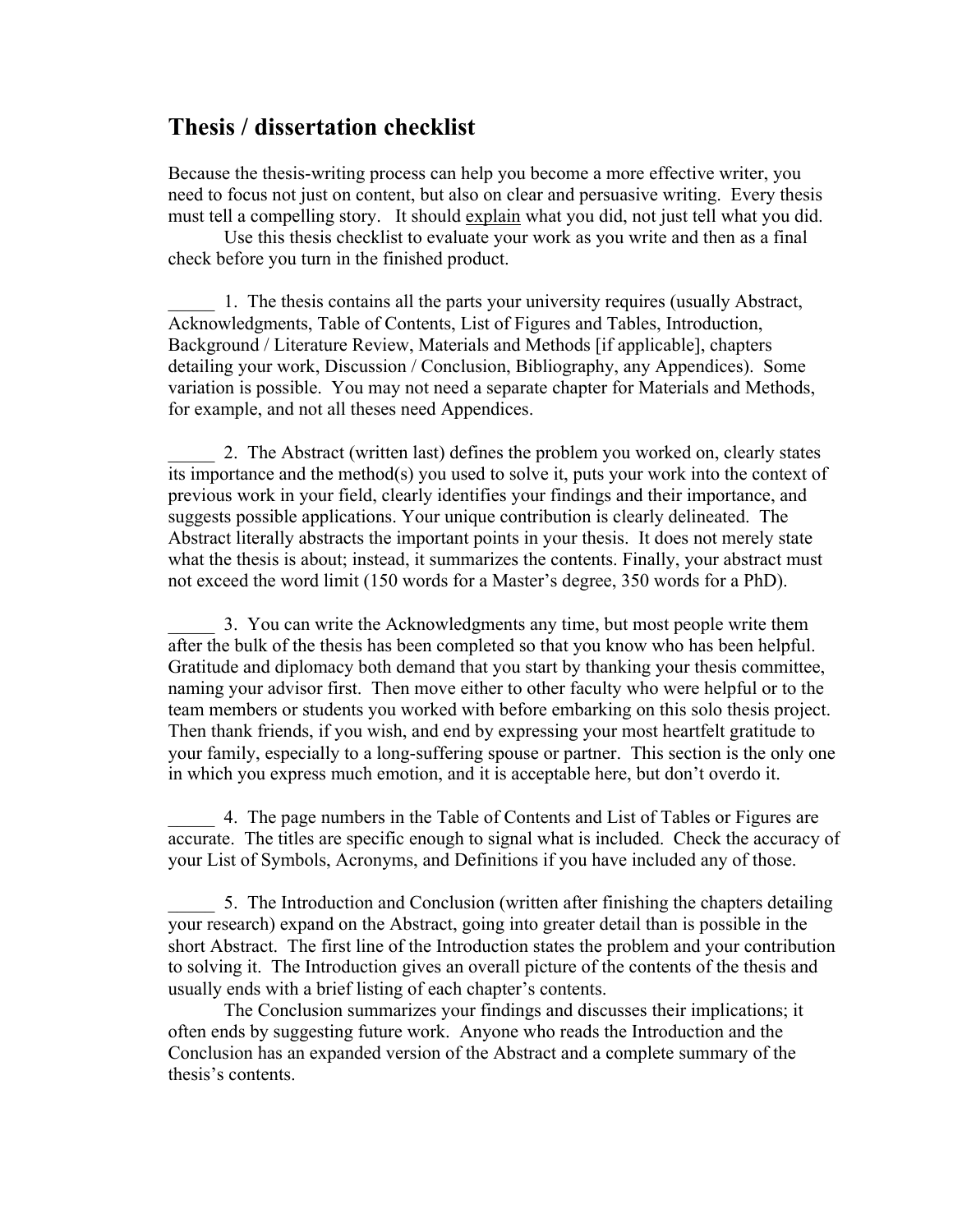\_\_\_\_\_ 6. The Background / Literature Review situates your work within the larger context of your field. This chapter explains how your work grew out of earlier, related research and, in doing so, details the major developments and contrasting approaches in your specific field. You make clear what was the seminal work and then explain both chronologically and thematically the important findings that preceded and motivated your research project. You identify key contributions, issues, and disagreements, and you show the "links" between the research findings of others. Throughout the chapter, you indicate clearly why we are reading about a specific reference and how it relates to your own research.

 This tightly argued chapter forms the basis for understanding and validating the importance of your work. It illustrates your skill as a scholar who can identify key papers in your field and then evaluate them.

 If your thesis relies heavily on your own previously published papers, you may want to incorporate the Literature Review in the body chapters for each of the papers, so that you have a separate Lit Review for each paper. In any case, however, the Literature Review should be in much greater depth in your thesis than is possible in a short paper written for publication.

\_\_\_\_\_ 7. The Materials and Methods chapter contains sufficient details so that someone else could replicate your work. All chronology is clear.

\_\_\_\_\_ 8. The body chapters detail your research. The level of detail is sufficient so that your outside reader, who is not intimately familiar with your field, can understand your argument:

- What did you do?
- Why did you do it?
- How did you do it?
- What was the result?

• Why should we care about what you did? Why is the work important? Those questions must be answered no matter what field you are in. For example, you cannot just string together a bunch of equations and let your reader figure things out. Don't merely state; explain! You must lead your reader through your reasoning and your actions to your results. You must clearly identify your contributions, including equipment or procedures you designed, as well as your research results.

\_\_\_\_\_ 9. Your Bibliography (or Works Cited) follows the format acceptable to your field. (If you're not certain what is preferred, check an edited journal in your field. APA and Chicago Manual of Style are common in science and engineering.) The Bibliography contains ALL the works cited in your thesis, including visuals, and nothing that is not actually cited. Proofread it for accuracy and consistency.

\_\_\_\_\_ 10. You have checked your sentences, paragraphs, sections, and chapters to see if meaning is clear and logically sequential, not to you, but to your outside reader. If you sense that something isn't clear, believe that it isn't, and fix it. Ask someone else to read it and note any unclear sentences or sections.